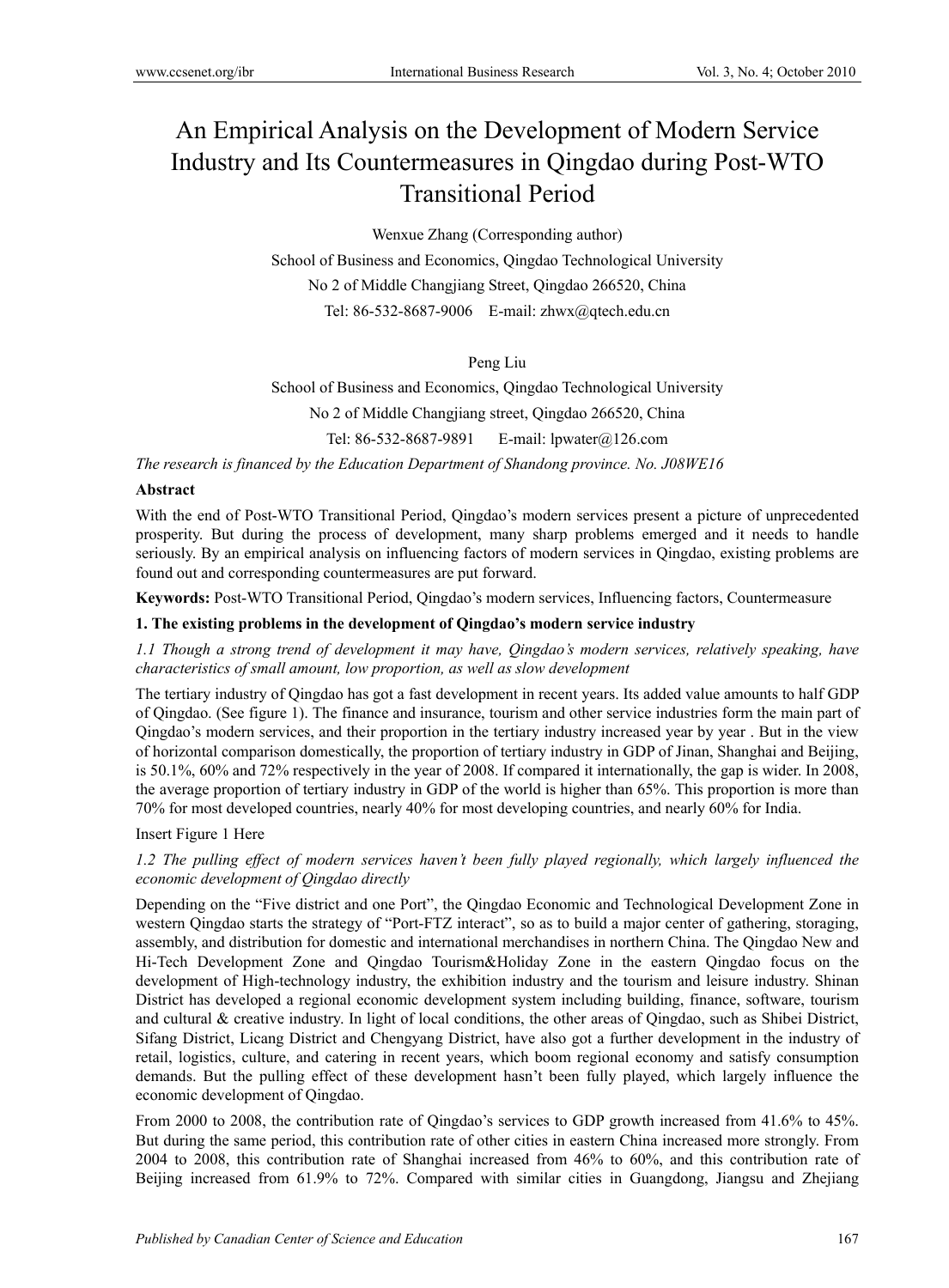province, Qingdao's services lag behind and the gap is getting larger.

*1.3 Concerning the modern services in Qingdao, Finance, real estate and information software have got a fast growth, and meanwhile, tourism, logistics and marine service have got an outstanding development. However their service level is relatively low and their composite operation benefit is greatly restricted.* 

In 2008, the industry of finance and insurance of Qingdao got income of 17.35 billion Yuan, which accounts for 4% of Qingdao's GDP. The industry of real estate completed an income of 15.04 billion Yuan, and the industry of housing, catering and transportation completed an income of 90.07 billion Yuan. As for the tourism industry, it has become another pillar industry, and its income reached a new height of more than 50 billion Yuan. The application of information technology facilitated fast development of modern logistics. But their service level is relatively low, and their composite operation benefit is greatly restricted. The growth rate of labor productivity of Qingdao's services is far behind that of similar cities of Beijing, Shanghai, Guangdong, Jiangsu and Zhejiang. The added value per capita created by employees of service industry in Qingdao is only 60-70% of that of those similar cities.

#### *1.4 The overall speed of growth tends to slow down, and the lifting speed of industry structure slows down too.*

The overall speed of growth of Qingdao's modern services has slowed down since 1995. From table 1, we can see that the proportion of service industry to GDP in Qingdao increased from 20.8% in 1995 to the peak value of 26% in 2003, and then declined slowly, and then rebounded since 2006 to 23.7% in 2008. The growth speed tends to slow down and so is the lifting speed of industry structure. From graph 2, we can see that proportion of Qingdao's service industry to its GDP has been promoted substantially since 1990. But in recent years, the growth speed of service industry slowed down, so was the proportion of service industry to GDP. In 2005, the added value of service industry accounts for 41.6% of GDP. In 2008, this proportion rose to 45%. Compared with similar cities of Guangdong, Jiangsu, Zhejiang, the modern industry of Qingdao falls behind and the gap is still very large.

Insert Table 1 Here

#### **2. An analysis on the factors that influence the development of Qingdao's modern service industry**

#### *2.1 A general analysis on the influencing factors*

2.1.1 Qingdao's modern service industry has a low level of development, slow growth rate and an unreasonable internal structure

Qingdao's modern service industry doesn't make a prominent performance in promoting the adjustment of economic structure and optimization of industrial structure. Firstly, the added value of Qingdao's modern service industry is small in overall scale, low in proportion, and unreasonable in view of internal structure. The proportion of its added value to GDP has lingered around 20% in recent years. The proportion of technology intensive service industry and human capital intensive service industry is tending to be small. Secondly, Qingdao's producer service industry and consumer service industry, which offer intermediate demand service to modern production sectors, have an unreasonable structure and low efficiency. Thirdly, regarding the support system of modern manufacturing industry, Qingdao's modern service industry is in the situation of incomplete development with a lagging development to serve the manufacturing industry pre-production and post-production, and it can't meet the demand of the manufacturing industry in rapid growth.

2.1.2 The reform of administration system lags behind. Policy barriers to entry and many phenomena of monopoly still exist in modern service industry. Imperfection exists in policy-oriented mechanism.

Firstly, in many areas of Qingdao's modern service industry, the level of marketization is relatively very low, especially in the area of finance, telecommunication, railway and aviation. Such areas are in the situation of monopoly, regulation or limited operation due to the restriction of current systems and mechanisms. Secondly, Imperfection exists in policy-oriented mechanism. Although many encouraging policies have been produced in succession to promote the development of modern service industry, there are imperfections in policy system regarding the measures in implementation of such policies. These policies were basically drafted by a single industry and lacked the quality of wholeness and guidance.

2.1.3 The proportion of service industry to GDP is hard to rise

The growth model driven mainly by investment, the economic development pattern formed mainly by attracting foreign investment and carrying on international industrial transfer led to a strong development of manufacturing industry that limited the upside potential of service industry objectively. During the period of "the tenth five year plan" and "the eleventh five year plan", the investment of Qingdao in the second industry was much larger than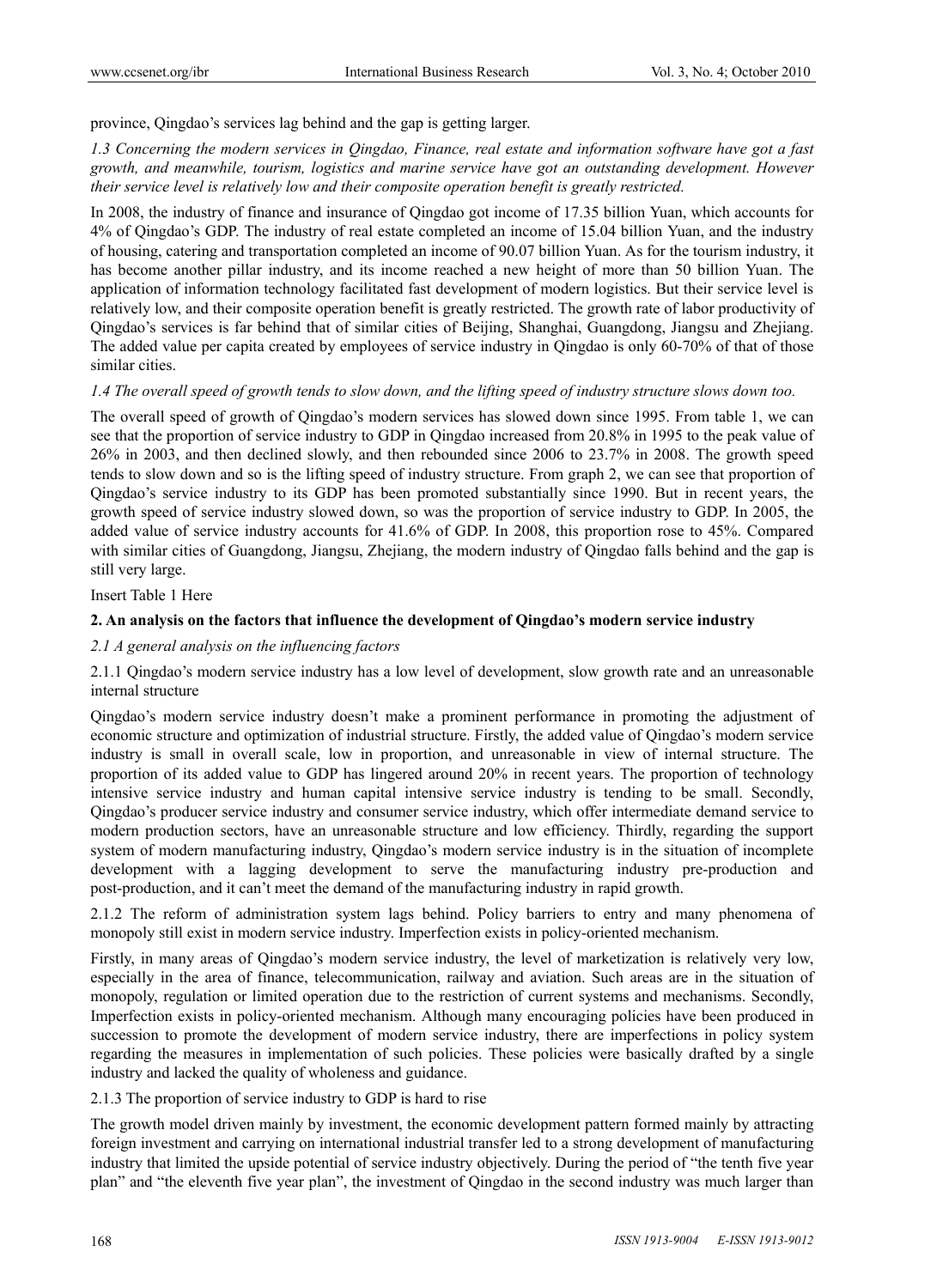that of service industry. Capital flow has great guiding impact on industry development. The proportion of service industry to GDP is hard to rise under such circumstance.

2.1.4 Many factors limit the development of service industry

Marketization, industrialization and internationalization haven't play fundamental role in resource allocation of service industry. The mechanism of determination of service price by market hasn't been established. The pattern of various economic sectors coexisting and developing together hasn't been formed. The service industry has an over reliance on government input and it has great difficulty in advancing by the way of industrialization. The low degree of marketization leads to services lack of motivation. The slow industrialization leads to it lack of energy. The low level of internationalization leads to it lack of competition. The lagging urbanization leads to it lack of demand.

2.1.5 The modern service industry is short of human resources, especially high-quality personnel.

The modern service industry is the industry of knowledge-intensive and talent-intensive. Most of service trades have the characteristics of high levels of human capital, the content of high-tech and high added-value. Their development demands high-quality personnel. A city's good development of services depends largely on its training, accumulation and utilization of professionals in modern service. Now, most of talented people in Qingdao are concentrating on oceanographic technology. Compared with many cities in China, Qingdao's high-level, inter-disciplinary, and international talent for modern service industry is very scarce. Such scarcity of talent has been a key factor restricting its development of modern service industry.

#### *2.2 An empirical analysis on factors influencing Qingdao's modern service industry*

With the data of Qingdao Statistical Yearbook, an econometric model for factors influencing the development of modern service industry from 1994 to 2008 is analyzed. The following visit variables are selected: (1) value added per capita in modern services industry (RJFW). The value-added of modern service sector equals value-added of the tertiary industry minus that of two traditional services sectors: Transportation, Storage, Post and telecommunication service sector, and the wholesale, retail trade and catering service sector. (2) Level of urbanization (CSHSP), which is represented by the proportion of urban population to national population. (3) Proportion of producer service industry to GDP (SCXFB). Due to the limitation of data acquisition, the value-added producer service industry is represented by the value-added of finance and insurance service sector. (4) Degree of industrialization (GYHCD), which is the proportion of value-added of the secondary industry to GDP. (5) Disposable income per capita. (RJSR)

The explained variable is RJFW. The explanatory variables are CSHSP, SCXFB, GYHCD and RJSR. Suppose there is linear relation between the explained variable and the explanatory variables in this model. Each variable is used and handled in logarithmic form. 15 years data of each variable between 1994 and 2008 is adopted to make data analysis and the data fitting result is showed in table 2. Thus the basic form of the model can be obtained as the following:

## Log(RJFW)=13.71+7.11Log(CSHSP)+0.29Log(SCXFB)+2.29Log(GYHCD)+2.73Log(RJSR)

From the regression results of table 2, we can see that all the explanatory variables have a significant effect on RJFW with a high goodness of fit of 99.14%, and they can explain 98.79% part of RJFW variation. The statistics of the equation meet the requirement of significance. The coefficient of each variable shows that Level of urbanization has the largest influence on development of service sector, and next large influence comes from the disposable income per capita.

#### Insert Table 2 Here

By analyzing the above results, we can get the following conclusion:

Firstly, level of urbanization, disposable income per capita, degree of industrialization and modern producer service industry are major factors significantly influencing development of modern service industry. The significance of their influence decreases one by one.

Secondly, as a major part of modern service industry, the finance and insurance industry has comparatively little influence on modern service industry, which has much deviation with reality. Although the development of modern service industry benefits much from the healthy development of finance and real estate, it has comparatively little influence on Qingdao's modern service industry so far.

Thirdly, level of urbanization has significant influence on development of modern service industry. The level of urbanization in Qingdao is about 35%, a very low level which restricts effective demand and supply of modern service.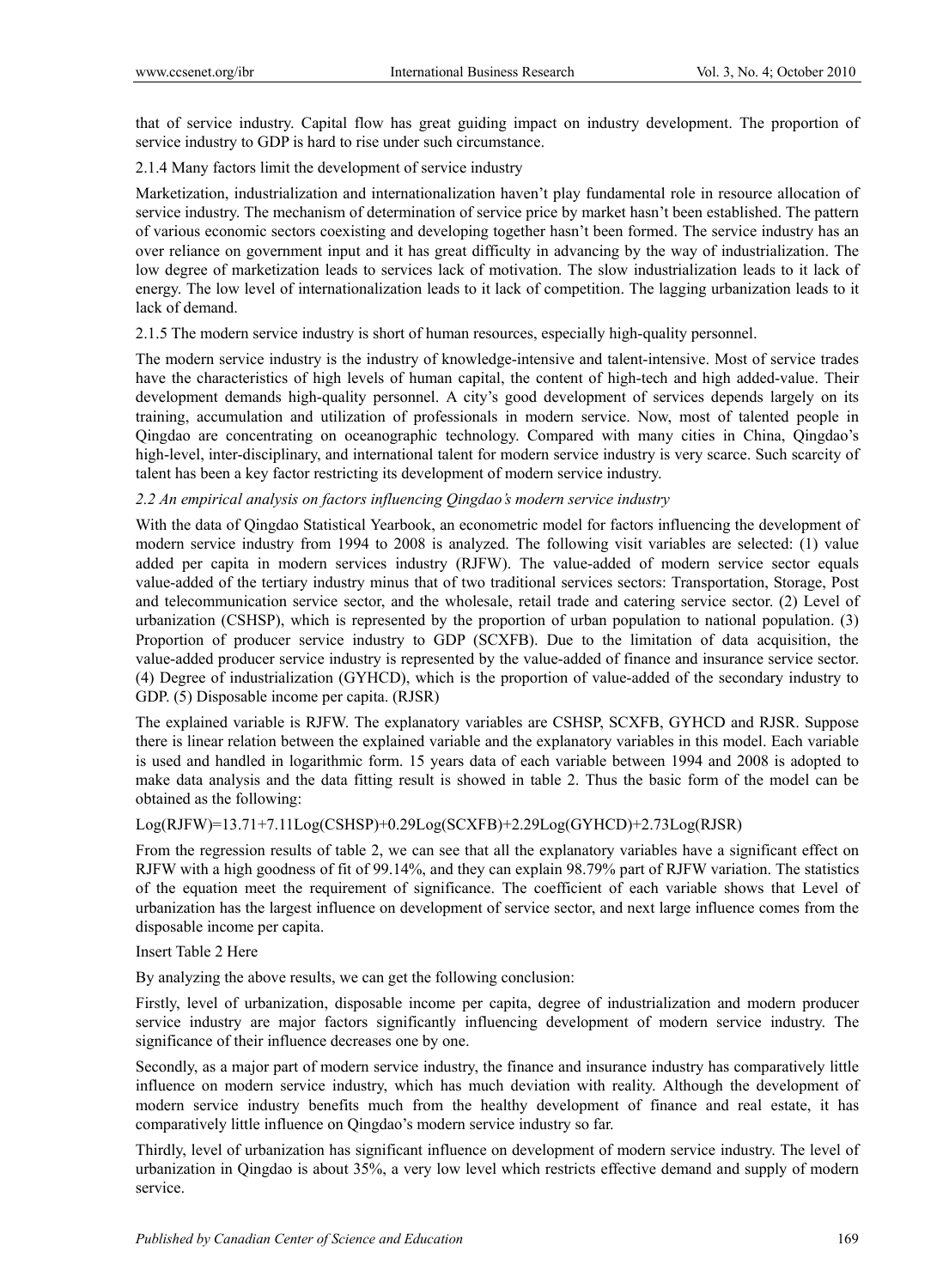Fourthly, disposable income per capita has big contribution to and clear impact on service sector and it is a major factor influencing the development of modern service industry. Qingdao's disposable income per capita has been rising continuously and stably, especially for the urban residents. Such increase of disposable income per capita enhances people's ability to enjoy modern service.

#### **3. Strategic choice of Qingdao to develop modern service industry**

### *3.1 clarifying the development strategy for Qingdao's modern service industry and the functions of government administration*

The government should establish a special leading group of modern service industry, and work out carefully "the Development Plan of Qingdao's Modern Service Industry". As for the important modern services in the plan, operative and practical guidance should be given in industry policy, tax preference, fiscal and financial assistance, price subsidy and land support. At the same time, the government should clarify the functions of government administration, truly setting enterprises and social organizations apart from government and also separating enterprises from social institutions. Remove and modify those rules not suitable for fast development of modern service. Break down the old closing system of self-service. Try to explore the way of industrialization of modern service industry.

## *3.2 Keep pushing the reform pace of Marketization, industrialization and socialization of Qingdao's modern service industry.*

As for marketization, the government should promote marketization of resource allocation in modern service sector, relax regulations and restrictions, alter the industry organization structure of monopoly, and build a market order of fair competition. Market entry standards should be reduced. Market barriers should be eliminated. The quality of service should be improved. The efficiency of service should be increased. As for industrialization, many modern service enterprises should be cultivated with high credit, famous brand and international competitiveness. The guidance function of industry policy should be used to form an industrial development and an efficient and reasonable resource allocation. As for socialization, ancillary services which are not related to core competitiveness should be peeled off and self-service should be turned into social and professional service. During this process of transition, a target concept should be kept: high service efficiency and low service cost. The action of increasing "value discovery" of service economy artificially and incorrectly for purpose of seeking new economic growth should be forbidden. Such action may lead to self-inhibition of service economy.

#### *3.3 A systematic planning and design should be made on Qingdao's modern service industry.*

Accumulation areas of modern service with distinct characteristics should be built considering transition of urban functions, systematic structure, service network topology, and service industry chain and service information database. Centering on accumulation areas, function positioning and develop priority should be clarified, attraction of investments should be enhanced, and development of modern service should be accelerated.

#### *3.4 Great importance should be attached to professional training of modern service.*

The industry of modern service is highly knowledge-intensive and its value comes from high-quality professionals. So the key problem of talent insufficiency should be solved for Qingdao to develop modern service industry. Now talents of finance, software, information and consulting are very scarce, especially those of high-level compound talents who can deal with complicated difficulties, coordinations and cooperations. Emphasis should be put on the following works: (1) Preferential policies and high income should be adopted to attract high-level international talents in key areas of modern service sector. Overseas Chinese experts and students should be encouraged to homecoming and start business by various ways and methods. (2) The advantage of educational resources in Qingdao's universities and scientific research institutions should be fully used. Effective measures should be taken to strengthen the integration and cooperation of industry, education and research. Compound talents should be cultivated with great strength. (3) In order to satisfy the demand of modern service for human resource, existing personnel in modern service should be trained by experts and scholars and the employees of modern service should be sent to abroad to study further.

## **References**

Mingshan Pan, Ankang Wang. (2009). Strategic choice of development of Shanghai's modern service industry. *Shanghai City Development,* 3,10-12

Guanhua Xu, Dongmei Liu, Qiyan Liu. (2009). Development trends and countermeasures of modern service